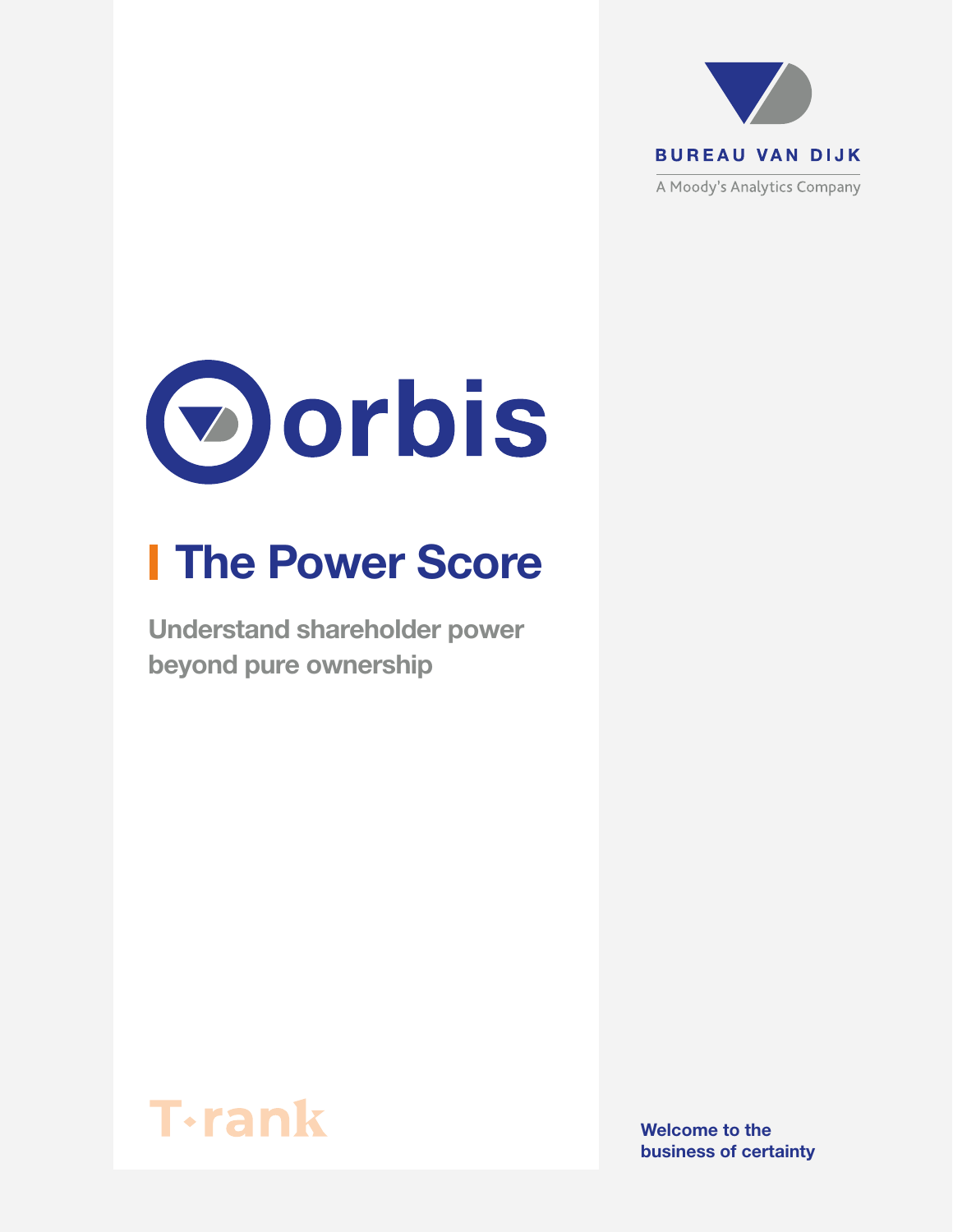# The Power Score helps you understand control and influence – regardless of ownership

### What is it?

The Power Score is a concept that reveals the most influential shareholders in a company. And it shows different permutations of shareholders who can form decision-influencing coalitions. Using the Power Score can help you to understand which shareholders effectively control the company and have the strongest influence on voting results and decision-making.

Our partner, T-Rank, uses the Banzhaf power index<sup>1</sup>, its own algorithms and Orbis's ownership data to calculate the Power Score. The Power Score is a percentage assigned to shareholders – who can be individuals or companies. Because it takes a different approach to traditional methods of shareholder analysis, it's also more revealing. You can access the Power Score in Orbis – the world's most powerful comparable data resource on private companies, with information on companies in all countries. The Power Score is also available through a data feed.

## How can it help you?

The Power Score gives an instant overview of where power and control can rest in a company, irrespective of ownership. It can help you:

- identify shareholders who are not legal owners but are potentially powerful
- assess a potential business partner with knowledge of its real power shareholders
- get a quick overview of the most influential shareholders to persuade in negotiations
- uncover risk when onboarding and monitoring clients and third parties by exploring different permutations of shareholders who could create decision-influencing coalitions, including family members
- identify less visible power centres in a company

The Power Score speeds up your screening process with an immediate overview of the company's most influential shareholders, highlighting shareholders who can effectively control the company.

This includes scenarios where a company:

- has no beneficial owners or they can't be identified
- has no defined global ultimate owner
- is independent
- has no identified shareholder with over 50% ownership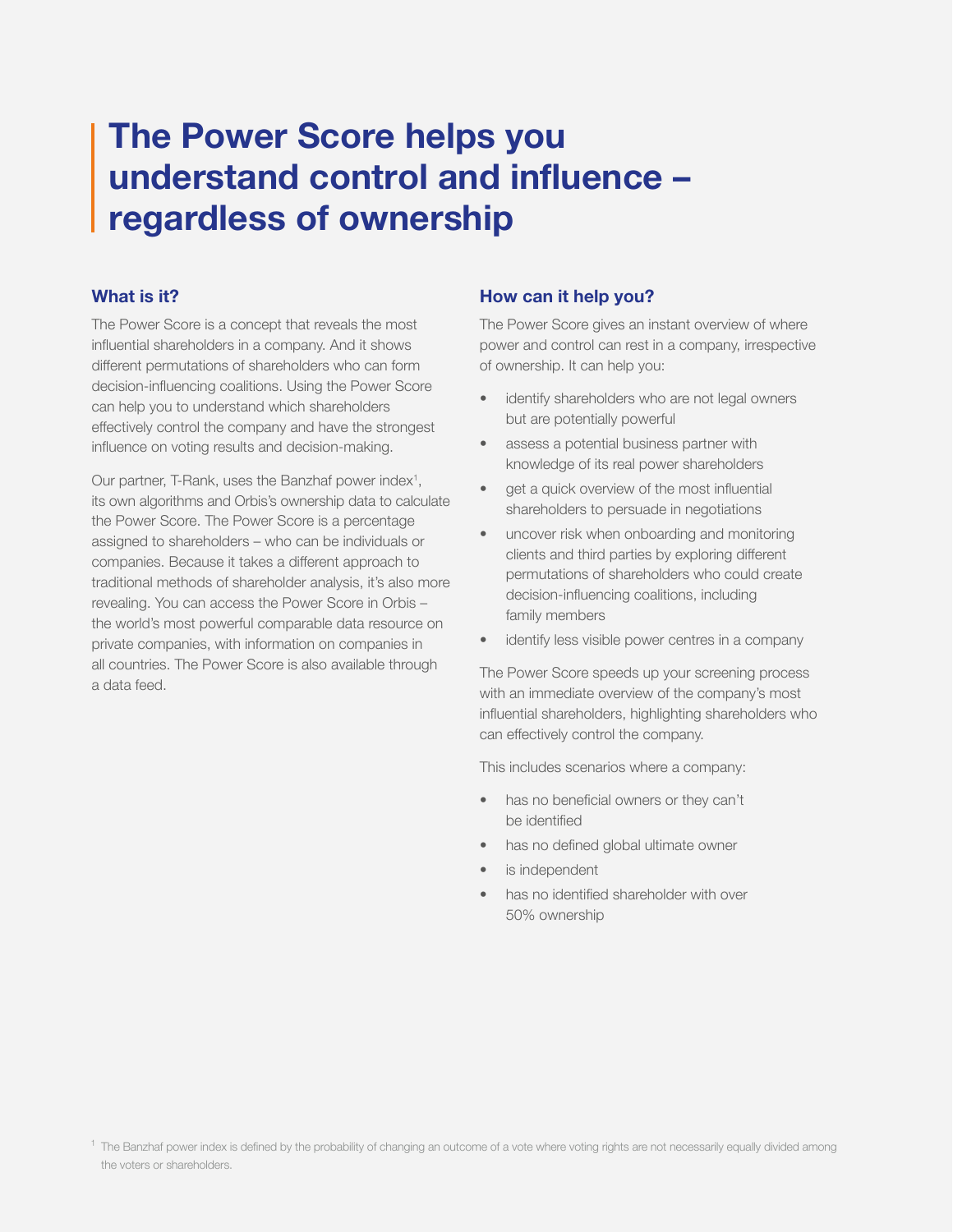# Untangling complex ownership structures

The Power Score can help you investigate complex ownership structures, including indirect control and widely dispersed ownership.

### Influential shareholders

The most influential shareholder is not necessarily a majority shareholder. Here, Shareholder A has a voting power of 50% in Company A, despite only having a 1% shareholding. They can effectively exercise control over a decision.



### Indirect control

The power of an individual can be obscured by the ownership structure. Here, Shareholder C has 0.75% control of Company A. But Shareholder C's voting power is actually 75% because their share of Company B is enough to form a winning coalition with Shareholder A or Shareholder B most of the time and usually decide how Company B votes.



#### Widely dispersed ownership

A shareholder can effectively control a company despite holding fewer than 50% of shares. Here, Shareholder A can flip the result in 99.9985% of possible voting combinations, making it highly unlikely other shareholders will be able to vote Shareholder A down.